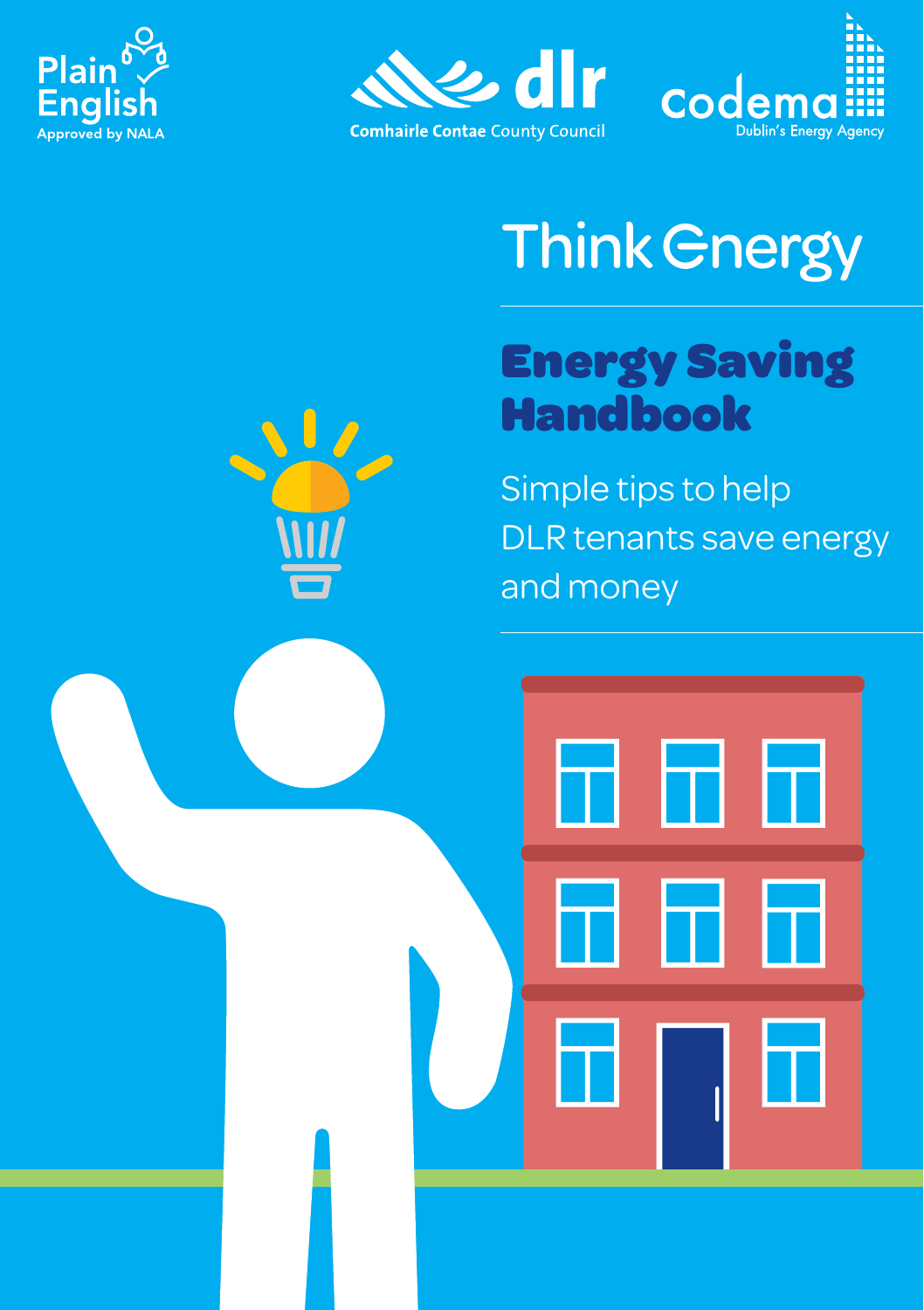### About this handbook

Dún Laoghaire-Rathdown(DLR) County Council and the Dublin Energy Agency Codema have produced this handbook for you as a DLR tenant.

This handbook has a range of simple tips to help make your home more comfortable and cosy, while also saving you money on your energy bills. Most of the tips in this handbook are free.

Our tips cover areas such as more efficient ways to heat your home, use electrical appliances, heat your water, save on lighting costs, and save on cooking costs.

You can find more tips and information on saving energy in your home in Codema's Guide to Home Energy Savings, which you can download from www.codema.ie/thinkenergy



If you'd like to get a better understanding of how much energy you use in your home, you can borrow a Home Energy Saving Kit from all dlr libraries. The kit has five practical tools and six exercises to help you find ways to reduce your energy use.

For more information visit: www.codema.ie/energysavingkit.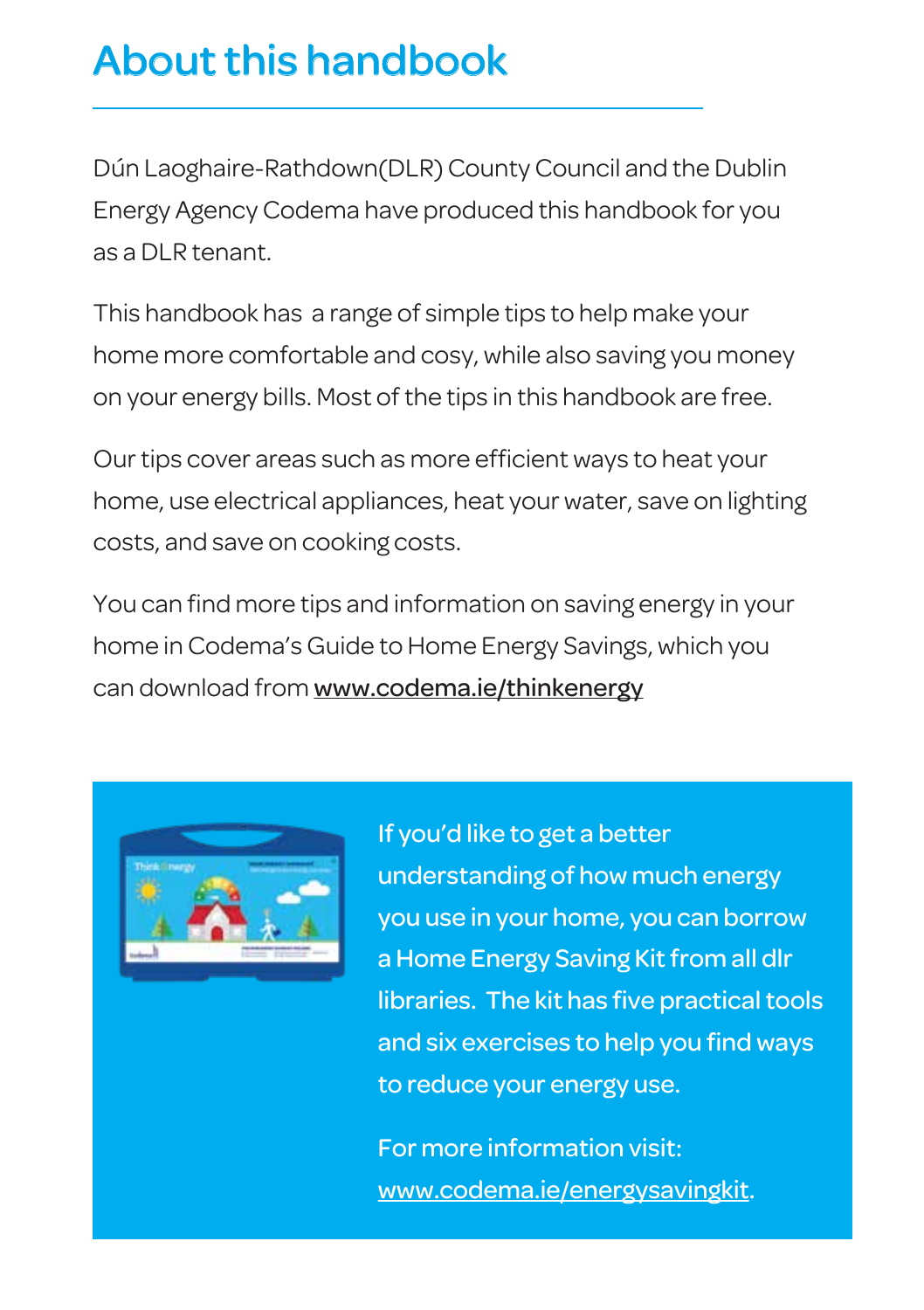## Heat your house for less



Turn your radiators down or off in rooms that you don't use.



Close doors to unused rooms so you only heat the smallest possible area.



Regularly bleed your radiators using a radiator key if your home runs on a wet central heating system. Trapped air can cause your radiators to run inefficiently and this costs you money.



Make use of the sun during the winter by opening up curtains, blinds and external shades.



Avoid putting furniture in front of radiators, as this blocks heat from radiating into the rest of the room.



#### Prevent curtains from hanging over

radiators as this channels heat towards the window.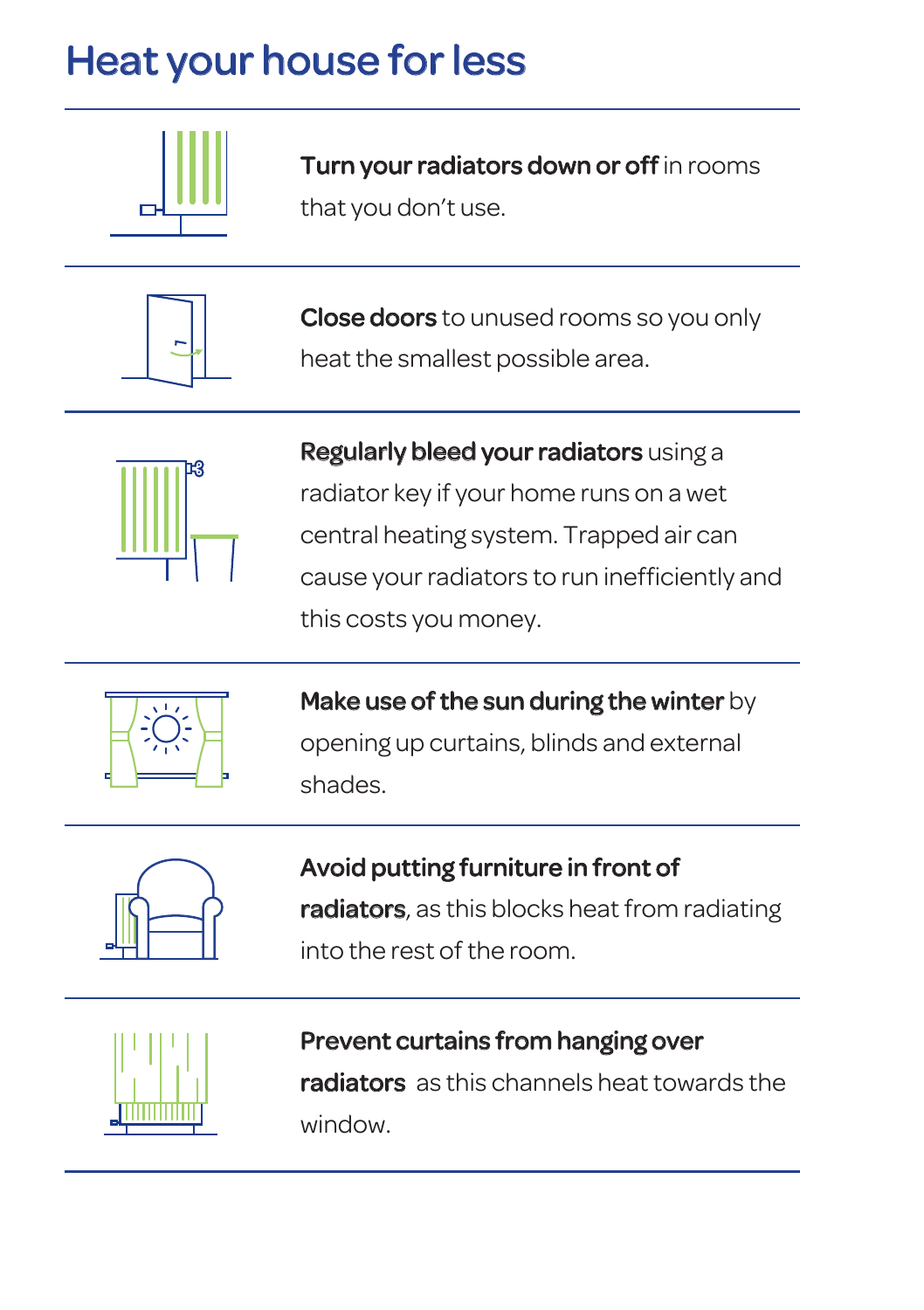## Use electrical appliances better



#### Run your dishwasher on low temperature and

ensure it is always full before turning it on. If you can, turn it off before the drying cycle and let the dishes air dry instead.



Run your washing machine on a cooler cycle and only with full loads to ensure fewer washes overall to reduce water and energy use.



Put washing out to dry and avoid the use of a dryer as they can be very expensive to run.



Keep your freezer full as it will consume less energy. You could fill it with water bottles or newspaper to achieve this.



Defrost your fridge and freezer at least every 6 months to ensure it runs efficiently. There should be less than 5mm of frost build up.



Turn off all appliances at night or when not in use, as they can use a lot of energy on standby mode (like TV, computer).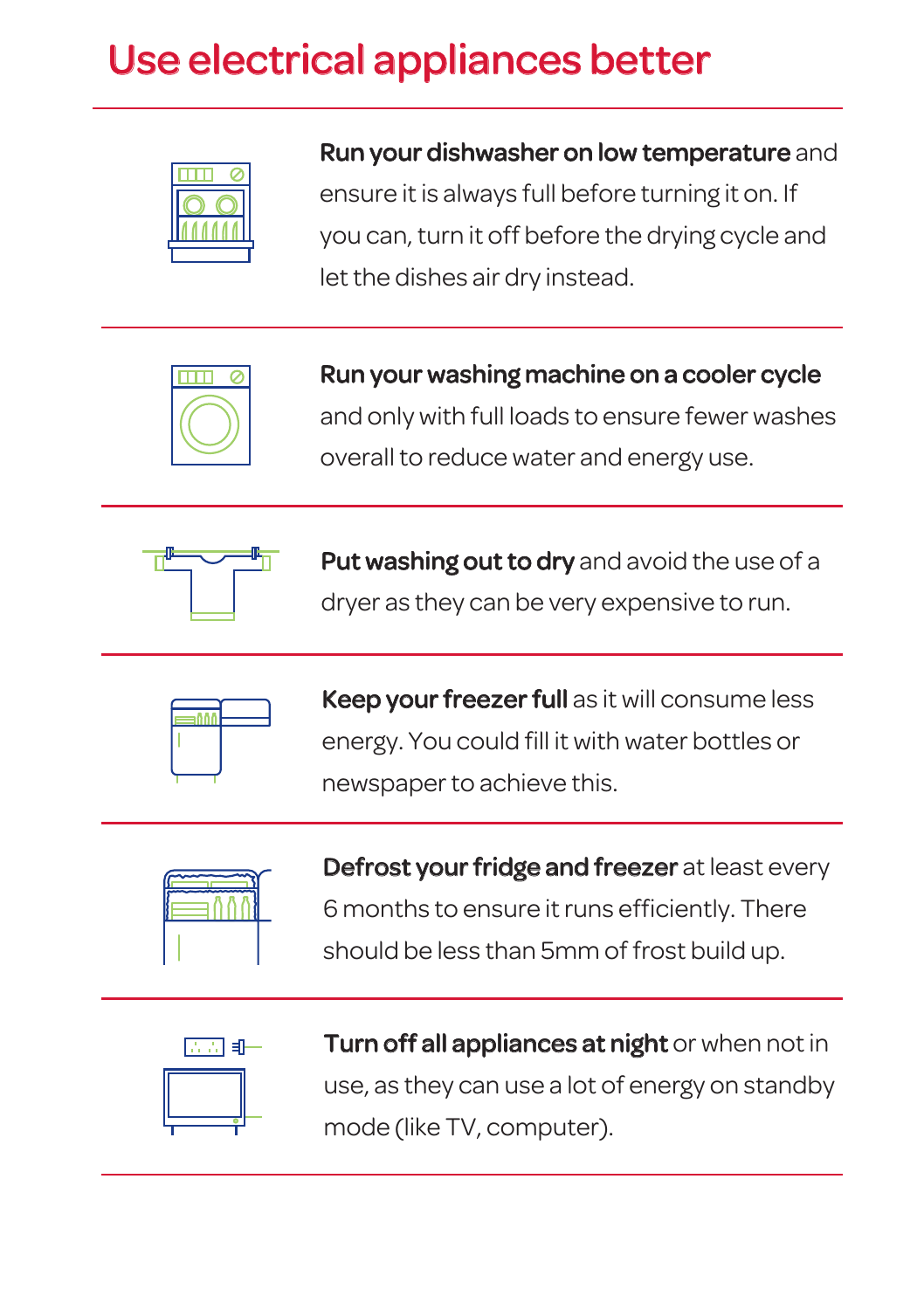

Boil only as much water as you need in the kettle when making coffee or tea. Consider an eco-kettle, which will help you only boil as much water as you need.



Look for the most energy efficient appliances **possible** (A+ rating) when buying new ones (for example cookers, ovens, washing machines, dryers, TVs)

## Lighting



Make the most of daylight. Hold off switching on lights in the evening until necessary.



Turn off the lights after leaving a room and where you don't need them.



### Clean your windows regularly to take

advantage of maximum sunlight.



#### Use LED lights to replace old inefficient lights. Start with the living room or kitchen where you

use most energy throughout the day.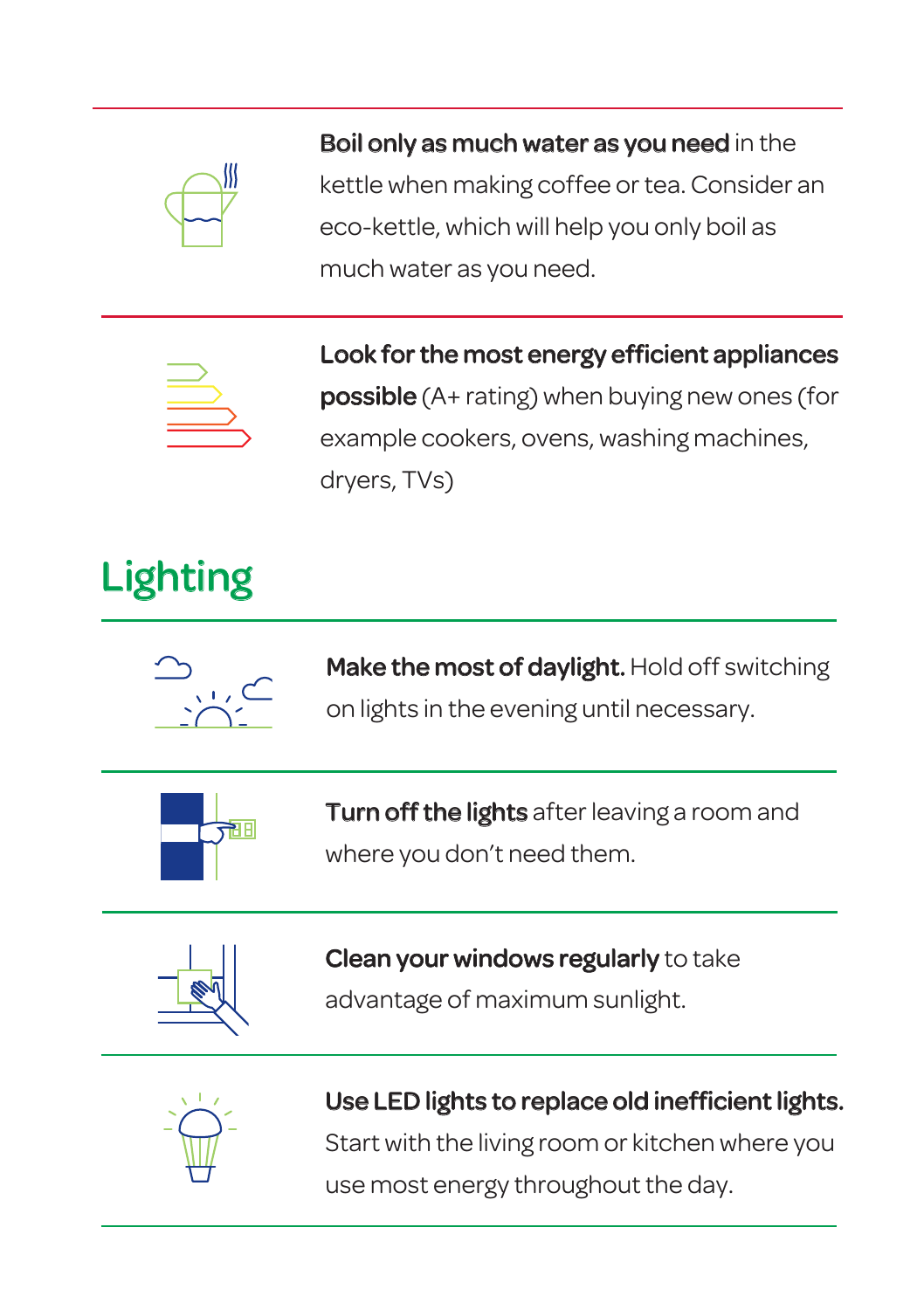### Heat your water for less



#### Adjust the temperature of your water

heating. Your water temperature should be set to around 65°C on your boiler and/or immersion system. This saves energy being wasted by overheating water.



Avoid power showers as they use 125 litres of water in less than 5 minutes. A regular shower only uses 35 litres.



Use a shower timer to reduce the amount of water you have to heat for your daily shower. Try to aim for 5 minutes!



Remember to turn off your immersion when you have heated enough water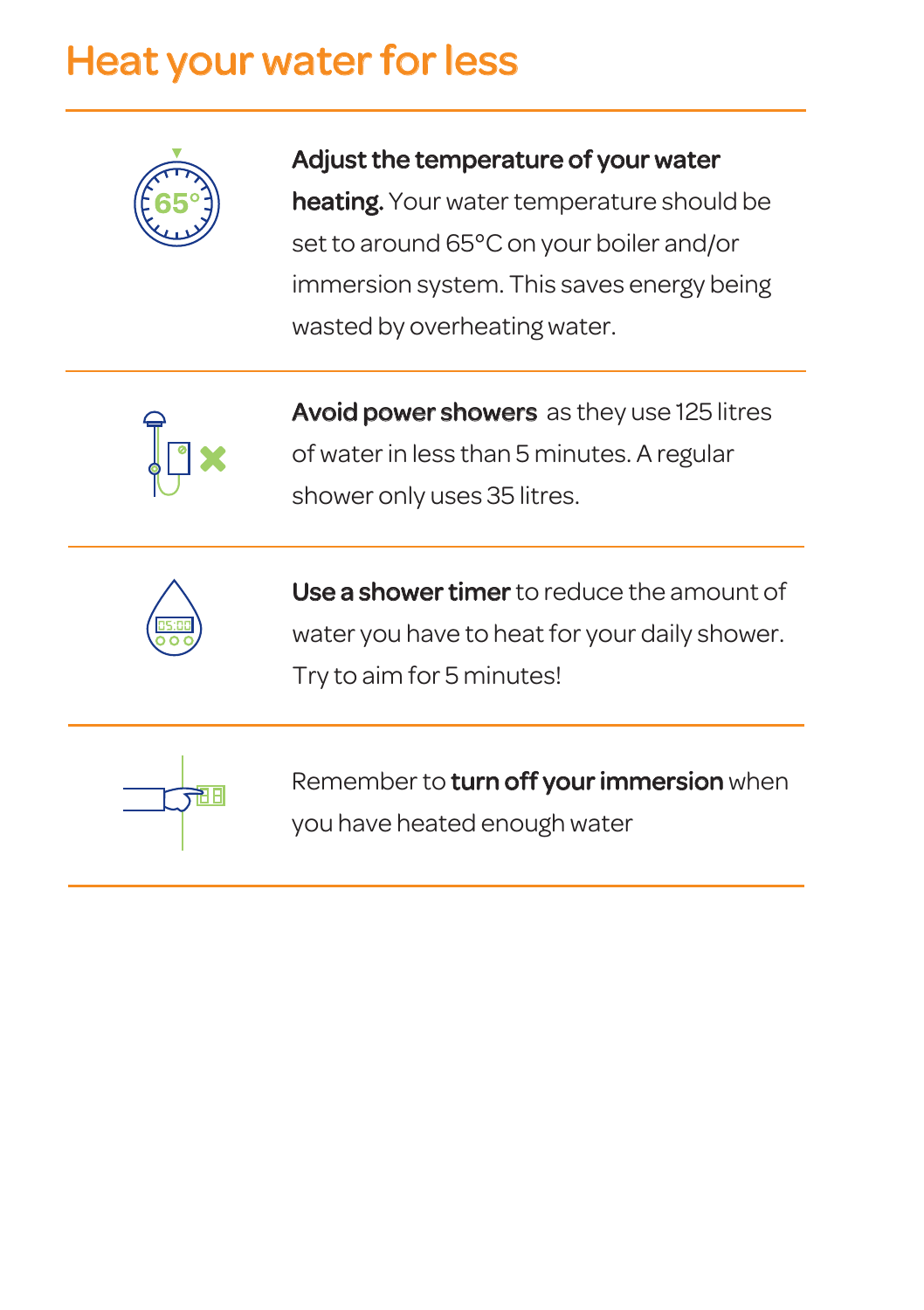## **Cooking**



Don't open your oven door too often when

cooking, as you can lose 20% of the total heat.



**Cook meals together.** Aim to cook everything at once (like apple tart and lasagne).



Use lids on pots and pans while cooking. This will speed up cooking time and save energy.



Boil the water in your kettle before using it for cooking. This will speed up cooking time.



Use a microwave for smaller meal amounts instead of using your oven or stove.

### Manage your bills

If you find increasing and decreasing energy bills hard to manage, request monthly energy bills from your supplier. These will be based on your actual energy use from the previous year and averaged out, so that you will pay the same amount each month. The monthly amount you pay will be reviewed every year to reflect what you use.